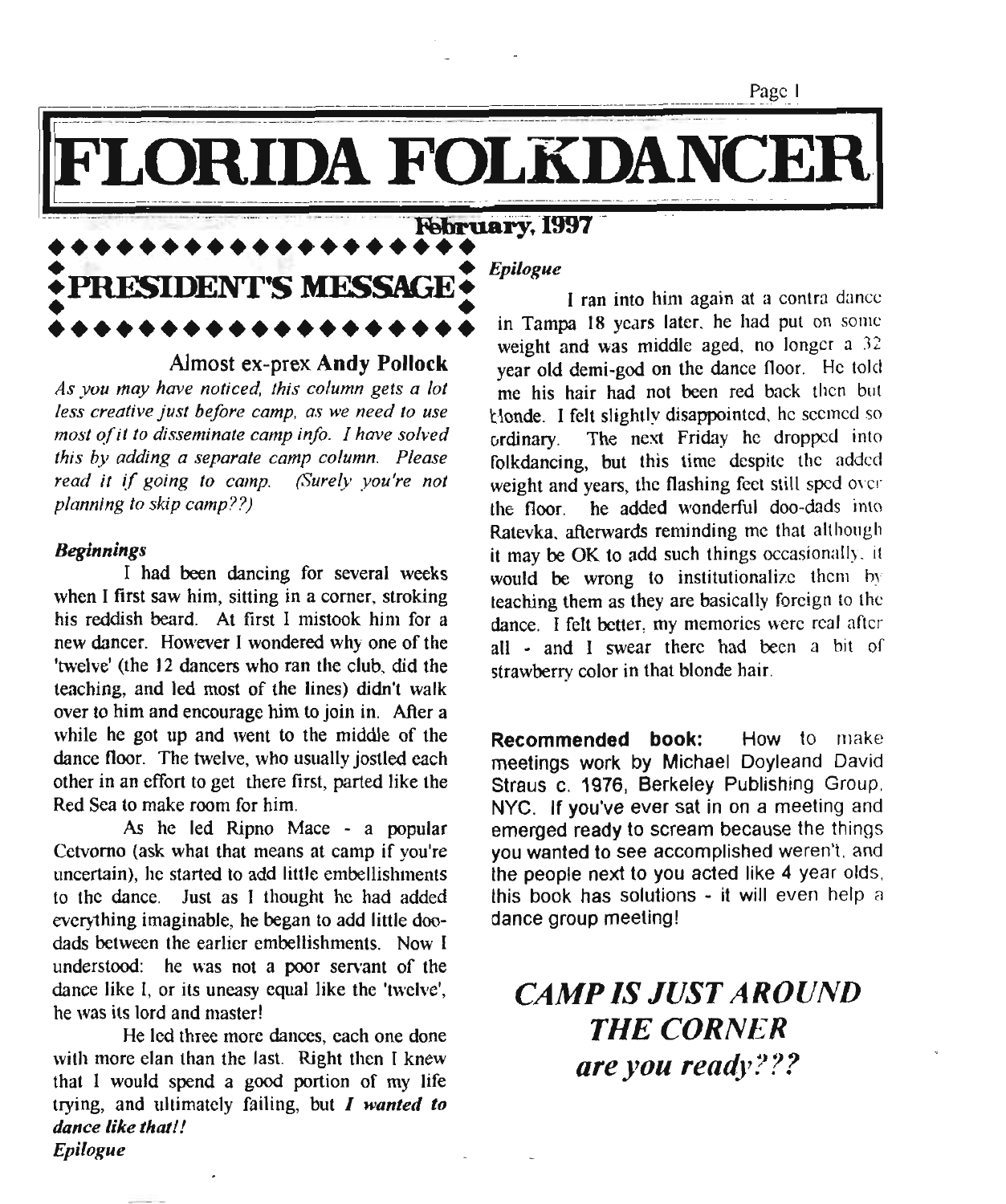$\mathcal{R} \cong \mathcal{R} \times \mathcal{R}$  and  $\mathcal{R} \cong \mathcal{R}$  and  $\mathcal{R} \cong \mathcal{R}$ 

From Avprewitt@bellsouth.nct (Vana Prewitt)

I regret to say that John Millett died this morrung. Sunday January 26. in Sarasota following complications of triple bypass heart surgery. John underwent his second bypass surgery on the 14th of Jan., and by all accounts was recovering miraculously until the weekend. when he developed an intestinal blockage. By Tuesday of this week, it was necessary for the doctors to perform emergency intestinal surgery. A portion of the bowel was gangrenous and it was removed. The strain of adding a secondary surgery to the recovery process was more than John could bear. He did not recover from the second surgery and on Friday the 24th, John's kidneys failed. Dialysis was attempted without success.

Although a great risk at age 75. John and Marie decided to havcthis surgery rather than let him sit <sup>011</sup> a chair and wait for death to come find him. He had become so incapable of moving that he rarely left the house, even to attend church. He had not folkdanccd since Sept. He said clearly to us all in December that "this is no way to live." Marie is holding up well. The memorial service was Wednesday at the church.

*lditor's Note: Alarie, John will be missed by all who knew him. His continuous smile, his happy energy. his commitment to dance and to life in general. Know that every folk dancer's prayers* (/1'(' *with you. (Marie's address:* 5876 *Clubside Isr.. Sarasota, I'L 3./2-13)*

*. //.10 on a l'elY sad note: Carol Santander (Tampn dancer) lost her father last week. We (/f.\O send our condolences to Carol and her Iamily*.

## ~?~.M~~~j6 ~~I6 H 0 H H 6 ~ @ 6 I TREASURER'S COLUMN <sup>6</sup> ~llijID~I}Hn~'~11~6 J.

JENNEINE LAMBERT

CAMP IS ALMOST FULL - HUSTLE UP IF YOU WANT IN. BUT....

In case you aren't coming to camp (oh nol), but still want to continue your membership, below is a form to fill out and mail to me.

\*\*\*\*\*\*\*\*\*\*\*\*\*\*\*\*\*\*\*\*\*\*\*\*\*\*\*\*\*\*\*\*\*\*\*\*\*\*

#### MEMBERSHIP REGISTRATION

| Name                         |     |  |
|------------------------------|-----|--|
| Address                      |     |  |
|                              |     |  |
| Apt. $\frac{1}{\text{City}}$ |     |  |
| State                        | Zip |  |
| Phone                        |     |  |
| E Mail                       |     |  |

Enclose \$10 and mail to: Jenneine Lambert, Treasurer 5310 NW 24th Place Gainesville, FL 32606 \*\*\*\*\*\*\*\*\*\*\*\*\*\*\*\*\*\*\*\*\*\*\*\*\*\*\*\*\*\*\*\*\*

(Note from Joy con't) Enjoy the clubs, church events, and community events; Greek and Serbian picnics, Lebanese Independence Day (church dinner and dance), Assyrian New Year parade and dance, Romanian and Turkish folk festivals. Macedonian and Albanian performances, etc. etc. among many others. Sincerely - Joy.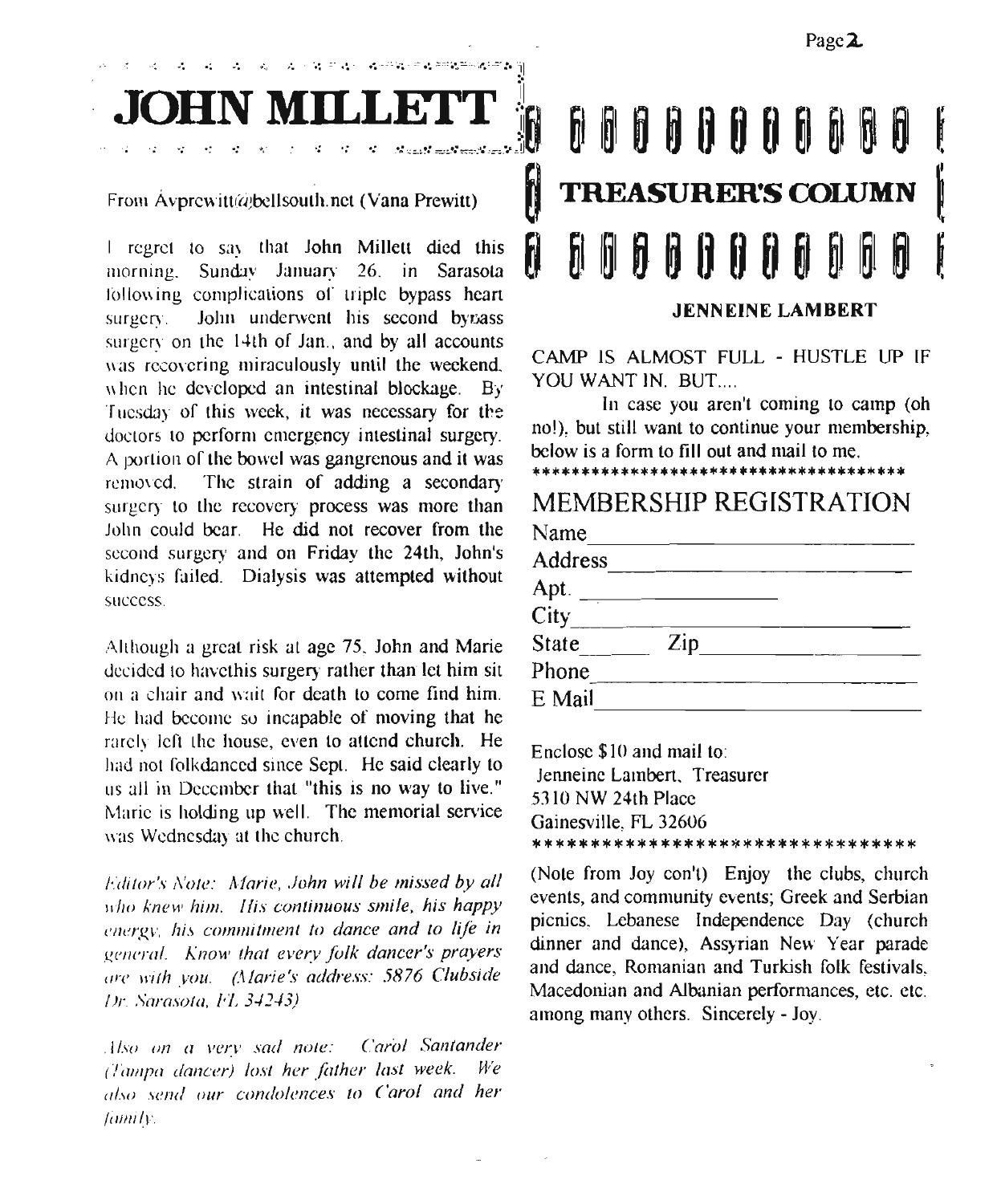

#### *[This article was sent prior to John's death}*

We've been getting a nice-sized group 40+, Some are visitors but others. such as Arlene Pearlman and Herb and Florence Korchin will soon become full time residents. Welcome to the group! Ann Kessler has instituted a new system during re-quest time. This past Wednesday requests be-ginning with the letters a - e were honored. Next week leiters request letter will be f - j. In this way we won't be repeating the same requests week after week.

Thirteen Grapeviners did a "mitzvah" (good deed) at the Pines Nursing Home in Sarasota. They performed Greek, Israeli, Turkish and Serbian dances for a very receptive audience. Eva Stunkel got the audience involved in the hand movements of the chicken dance. She remarked "It's amazing how some blank faces lit up after a few minutes of participating with the group". This was Marty  $\&$  Pat Littman's first demonstration with the Grapeviners. They said "it was very gratifying, especially when they were holding hands with the residents going through the motions of the dance with them. Marty Littman is the folk dance teacher who taught a lovelv Macedonian number, Go Pratile Dedo, at a bash in Tampa. It has been a favorite on our request list ever since. The Littmans will be with us for four months. We're certainly happy to welcome them back. Hope to see some of you at the Glendi at St. Barbara's Church in Sarasota on February 6, 7, 8 and 9th. There'll be Greek music, dancing, crafts and such delectables as spanakopita, moussaka, and stuffed grape leaves,

January was the time to welcome the last and Norm Segger and Joyce and George Smith. Now all arc present and accounted for! Betty Jackson joins us for a few weeks on her annual winter visit with her mom,

SARASOTA SCOTTISH<br>COUNTRY DANCERS

*.:*

This is a busy, busy month for our group, January 16th is our post holiday "Mini Ball." Invitations to attend were extended to our former members who arc no longer dancing. Hopefully, they'll be able to join us for a dance or two, ALL will enjoy savoring refreshments brought bnythe many creative dessert and hors d'ouvres cooks,

Sunday, Jan. 19th, the Saint Andrew Society of Florida hosts its annual Burns celebration. Luncheon is at Michaels-on-East. As part of the program, a set of Scottish Country Dancers will give a demonstration and elicit audience participation in Gay Gordons.

Jan 25 is the date of the Sarasota Heritage Society's Annual Highland Games at the Polo Grounds. Sets of dancers will demonstrate during the day on the various stages. Cubby Whitehead will host dancing all day at our tent and platform,

February and until March 20 will be largely devoted to Let's Get Ready for Titusville, March 21 and 22 is the Space Coast SCD Annual spring fling. Many of our members attend this weekend directed by Onie and George Scnyk. Lots of good dancing and excellent instruction! We look forward to this event each year and enjoy it most when we arc familiar with the dances on Friday anight and Saturday night dance programs,

Gladys Wiedorn, Secretary

**Ann** Paige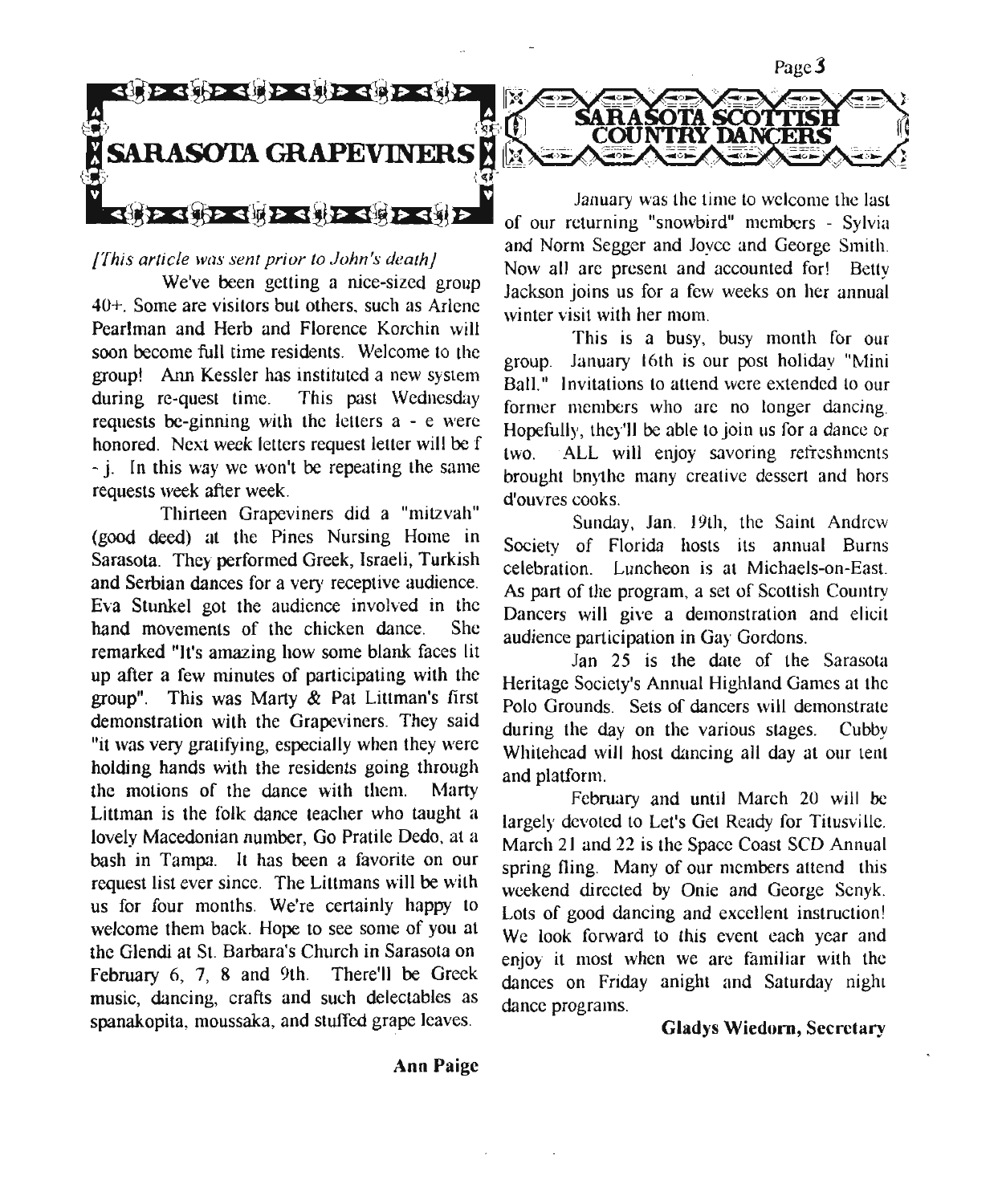## .<br>,.....................<br>, **CAMP STUFF: , , , , , , , , , , , , , , , , , , .**,

Some of this stuff is reprinted from last month some of it is new - so look at all of it - i.e. if you arc coming to camp - or thinking of coming and you better...or else...

#### FURTHER INFORMATION REGARDING CAMP FOR PEOPLE WHO HAVE NEVER BEEN TO CAMP BEFORE OR PEOPLE WHO HA VE FORGOTTEN!

#### *7EAe";il~S:*

SANDOR TIMOR - Hungarian JOE KALOYANIDES GRAZIOSI - Greek

#### *Se?l&~&:*

Camp check-in will open at 4:00 p.m. on Friday. Covered dish dinner (not if you're flying, but the rest of you should bring something wonderful) will be at 6:00, reques: dancing will start at 7:30 or earlier if we're ready, [Some people have asked about the daily schedule. That information has never been printed ahead of time. Generally, each teacher has instruction time both morning and afternoon, we alternate so that they each get an early morning (allowing the other to sleep in). If more info is imperative to your making a decision, call Terry - she and Judith have done the schedule poetry.] Camp will end at 1:30 PM on Monday.

However. there will be a MASTER CLASS in harder Hungarian dances on Monday from 2pm-5pm at an additional fee to be collected then. (We must pay the camp an additional sum, plus Sandor deserves payment for this extra time.)

ং extra time.)<br>়<br>⊆ If you are renting a vehicle, do so early. This is a busy weekend in this area. Look in another section for hotels if not staying at camp. (But camp is fun, and not bad at all!)

#### *~,t7* 7() *t/ie'l1f4:*

1. Bedding: pillows, sheets, blankets, or sleeping bag - your call. It may be cold - lots of blankets.

2. Towels, wash cloths, your own toothbrush and other toiletries. Don't forget your deodorant. A towel is better than a hair blower (more on this next month).

3. Suggested: flashlight, more than one pair of shoes, a costume or two for the parties (Greek or Hungarian would be timely but not imperative, anything you love and are comfortable in and want to show off will do), warm things, just in case, swim suit, just in case, rain gear, just in case. Plenty of dance clothes. Extras hangers are helpful. Extra shoes in case your feet hurt, which they will.

4. Instruments - we may jam if we get more than one! I'll bring my accordion. Your voice in case we sing.

5. Do NOT bring pets, liquor is frowned upon.

(Added) 6. Bring the map in this newsletter so you don't get lost.

7. Extra trash/laundry bag for sweaty clothes.

8. Webbed cotton belts dry out in 3 hours, not 3 days like leather ones.

9, Please bring a delicious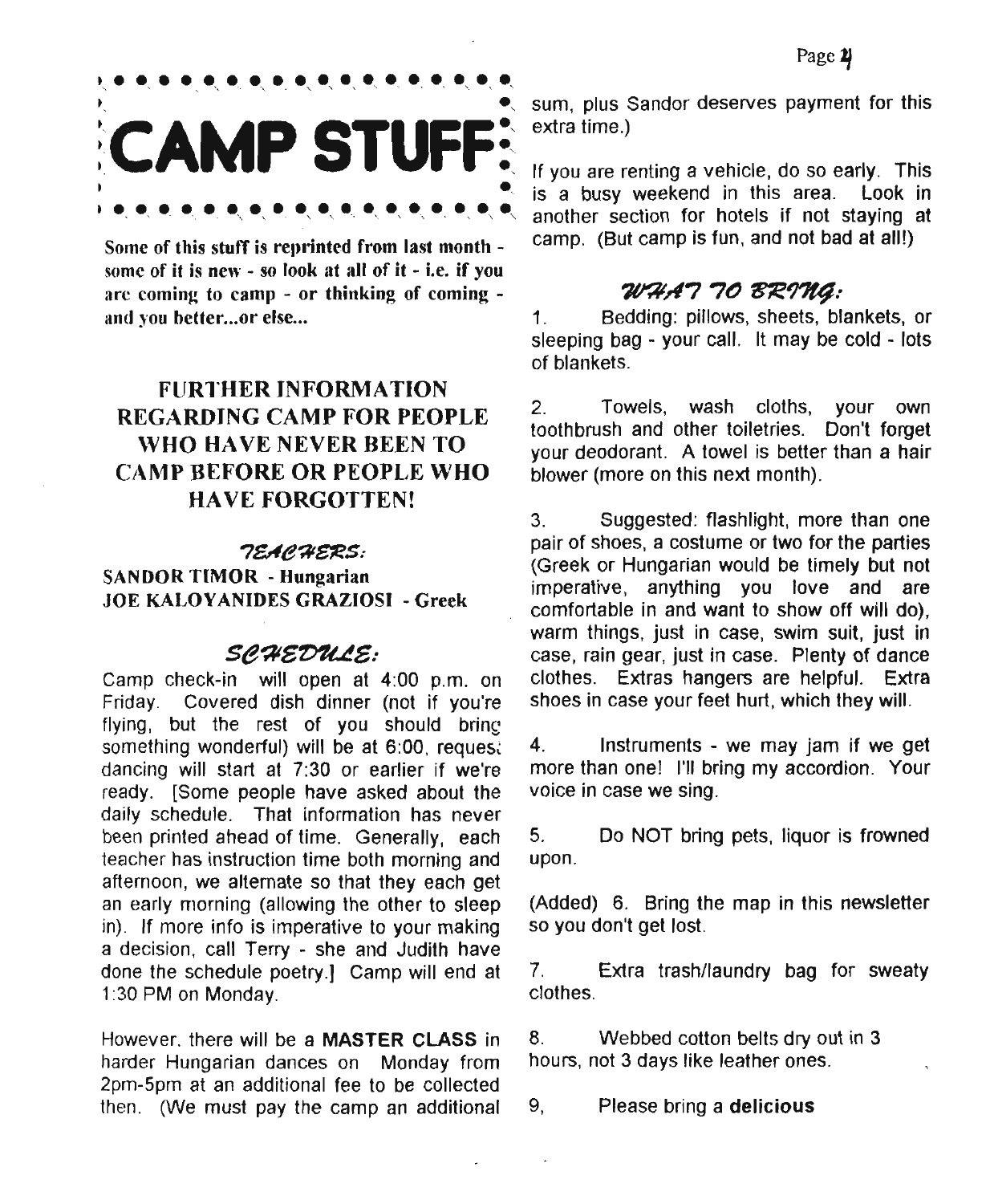#### WHAT TO BRING TO CAMP (Continued)

contribution to Friday's potluck unless you are flying or your car is full from other junk we talked you into transporting.

10. Also bring neat stuff to contribute to the Olga Princi auction (remember your junk may be someone else's treasure, but in some cases, junk is junk - leave it at home) We're trying a different schedule for the auction - watch for it during the weekend!

11. BRING MONEYII Sale attractions include:

SUZE STENTZ - 'OPET' from North Carolina with costumes and lots of folk stuff;

THE FAZEKAS - with their fabulous boots;

THE OLGA PRINCI AUCTION

TERRY'S BUTTONS

AND ANYTHING ELSE SOMEONE THINKS OF

#### CAMP PHONE NUMBER FOR EMERGENCY USE ONLY IS: 352-236-2302

(area code wrong on last month's map)

Let's all go for Joe and Sandor (or if you prefer) Everyone zo for Sandor and Joe

#### **REQUEST FROM JULIUS**

Is there anyone who would be willing to pick up campers at the airports, in particular. Orlando and Daytona. In addition, a few Will be coming in a day or two early and would appreciate someone giving them sleeping bag space until camp. This is the same weekend as the running of the Daytona 500 car races, so hotel rooms are very expensive and flights almost booked solid. Out of town campers have to take what few flights are stili available even if it means coming in early. I'm hoping we can offer them the same hospitality we receive when we visit their area for workshops. Please call me if you can help out at 904-252-5738 Thanks. Julius

Ander Czompo..Orlando. 14 Feb. 5:45 PM. Airtrain#651

Yoshimi Masuo...Orlando 12 Feb. 9:35 PM. Southwest #410. needs somewhere to stay until camp (two nights)

Richard Graber. director "Csardas Ensemble" or Cleveland ..Daytona Beach. US Air.

Vonnie Brown no specific info yet...Orlando *{Yep ~that~s how good these teachers arel]*

#### REQUEST FROM ANDY

I need a couple of volunteers to help set up early on Friday afternoon. If you can get there at two-ish - please call Andy and volunteer Thanks.

PLEASE CALL US IF YOU HAVE ANY QUESTIONS. ANDY, TERRY OR JEANNINE - OUR NUMBERS ARE ON THE OTHER SIDE OF THIS PIECE OF PAPER

Let's all start thinking rounder circles,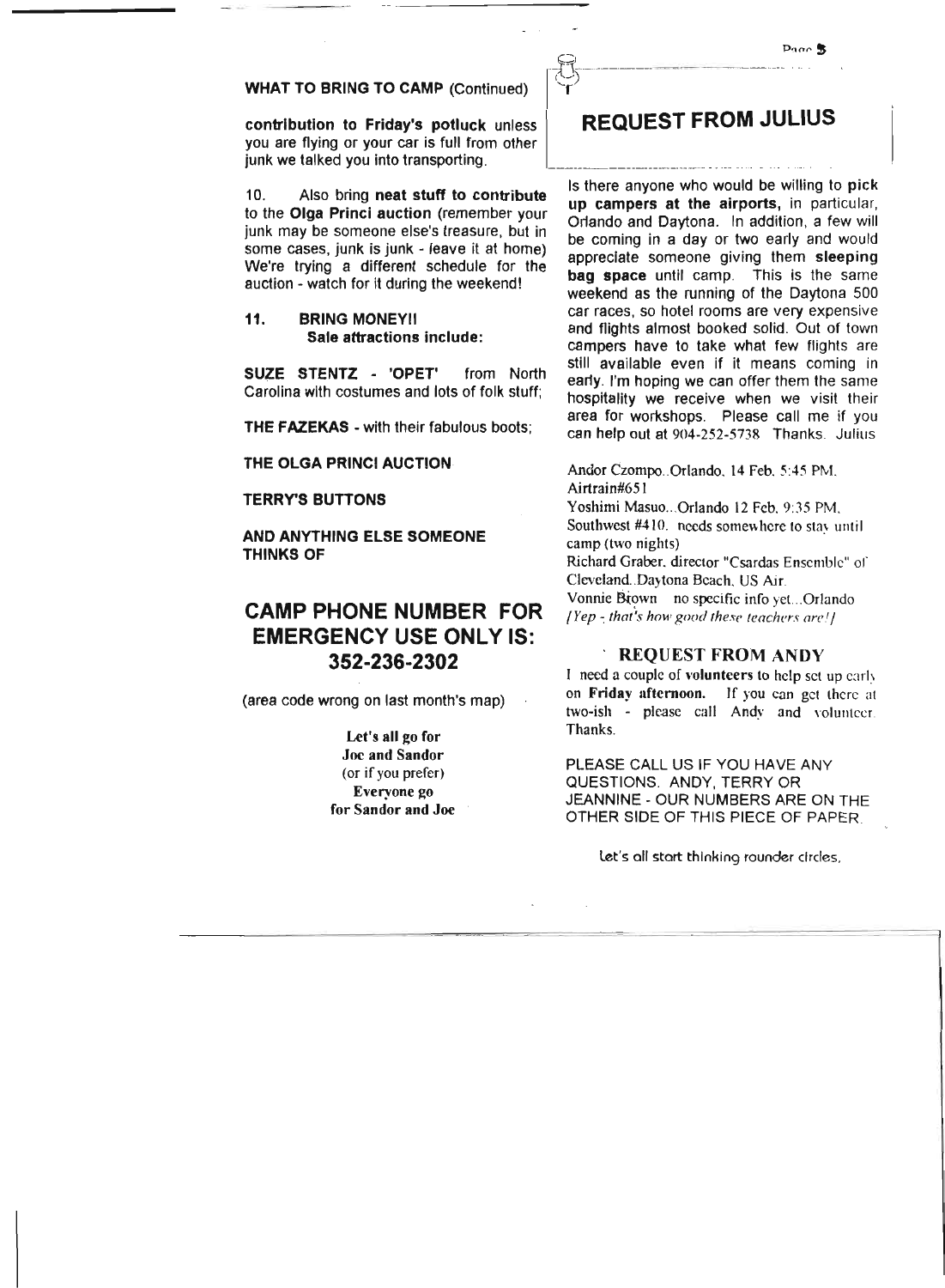

#### Change of address:

Edwina Scinta (newer than last month even) PO Box 7924 Saipan MP 96950-7924

#### New members:

John McEwen 3411 W. Bay Ave. Tampa, FL 33611

E·Mail: Evalina Vanderveen: E.van.der.veen@med.RUG.NL

New Clubs; International (Collier County) 1st & 3rd Thursdays East Naples Community Park 3500 Thomasson Dr. Contact: Helen Marks 793-4414

New Greek/International group formed. (28 dancers at first dance last week) *[Daytona Beach I think - Julius sent this info]Meets* 7:30 PM, Mondays, Athen's Restaurant, Edgewater. StevePhotiades, teacher.

Note from Joy Mershimer, Chicago, whom we see at FFDC camp: Been on a trip to Morocco with the Miami Women's Travel Club, experiencing considerable and varied Berber (folk) music and dance as well as Arabic music bought lots of tapes. Enjoy reading the newsletter. fondly remembering my participation at camp. Again not coming this year as have opted for a trip to Bolivia to witness indigenous pre-Lenten Carnival festivities, primarily around Lake Titicaca. We're really blessed here in Chicago with a rich ethnic community, as you no  $doubt$  know. Cont some where else...



RALPH PAGE LEGACY WEEKEND January 17-19. Cambridge Call 617-354-1340

IRISH CElLI: Date: January 31, 1997 Time: 7:30 PM until 10 Cost: \$5 per person or \$15 per family Music by: Friends of Reilly Caller: Sheila Butler (Butler Irish School of Dancing) Location: Sts. Peter &Paul Apostles Catholic Church 2850 75th st. W. Bradenton, FI. Interstate 75 highway take exit 42 heading west towards the beaches. Continue W until 75 St. W. Take a left, go to light in front of the church and follow signs to the Ceili. If you need different directions please call 941-747 3275.

INTERNATIONAL: PRESIDENT'S CAMP February 14-17. Sponsored by FFDC. Sandor Timar and Joe Graziosi. (See rest of newsletter)

CONTRA: 1st Anniversary, Lake Worth, call Joyce 561-622-2312, AJi 968-2255

CONTRA: Vernals All Night Equinox Dance and Music Weekend 4th weekend in March. Call Susan Marynowski 352-481-9922. No walk ins.

TRIP TO GREECE: May 19-23. Jim Gold,497 Cumberland Ave. Teaneck NJ 07666201-836- 0362

TRIP TO HUNGARY: Call Jim Gold (See above)

TRIP TO ISRAEL: including Carmicl 97: July 6-21. Ruthy Slann needs to know if you're interested by end of month: 119 Houston St. Clemson SC 29631, 864-654-3511, e-mail: kibbutz@c1emson.campus.mci.net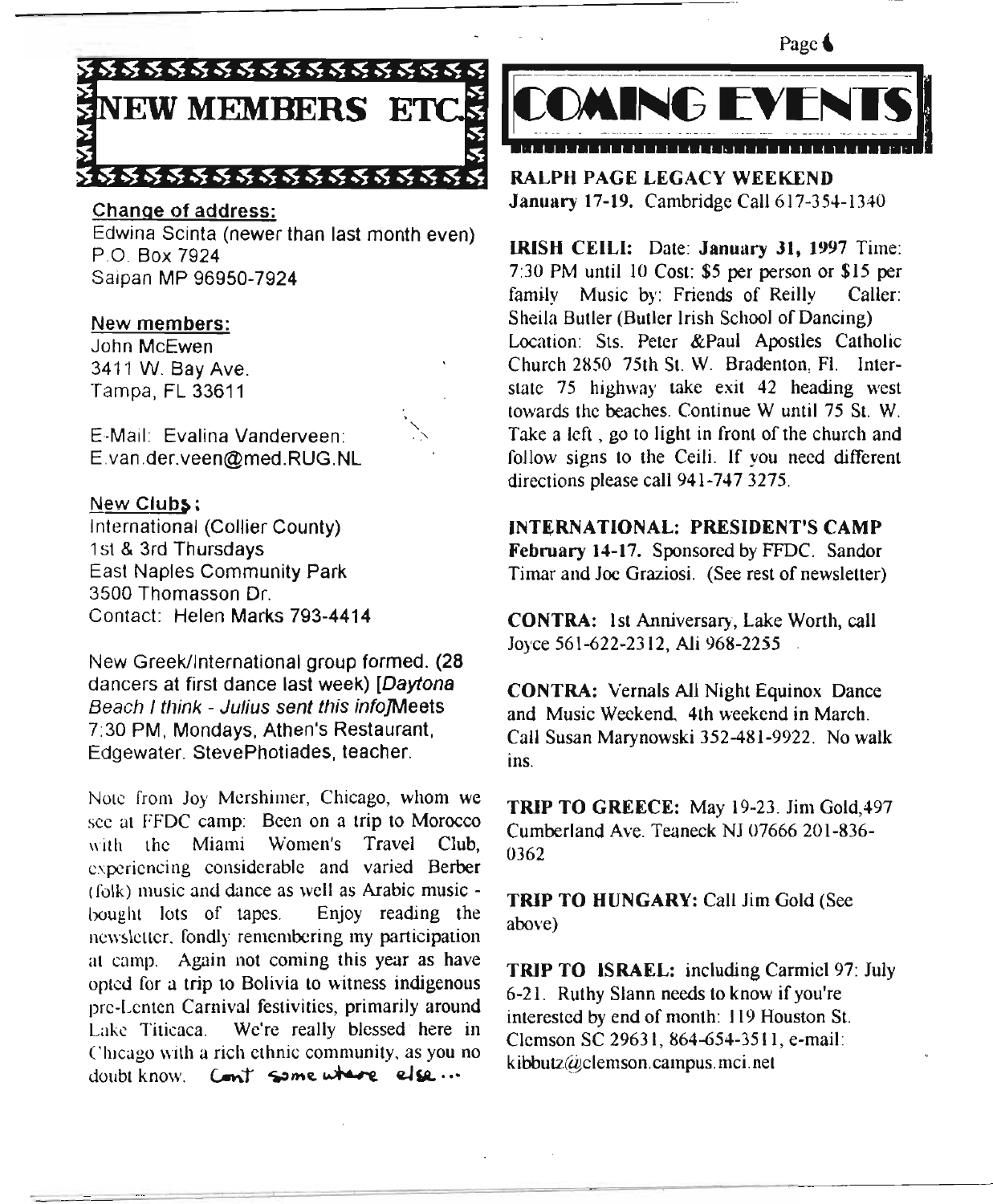# $\uparrow$   $\uparrow$   $\uparrow$   $\uparrow$   $\uparrow$   $\uparrow$   $\uparrow$   $\uparrow$   $\uparrow$   $\uparrow$   $\uparrow$   $\uparrow$   $\uparrow$   $\uparrow$   $\uparrow$   $\uparrow$   $\uparrow$   $\uparrow$   $\uparrow$   $\uparrow$   $\uparrow$   $\uparrow$   $\uparrow$   $\uparrow$   $\uparrow$   $\uparrow$   $\uparrow$   $\uparrow$   $\uparrow$   $\uparrow$   $\uparrow$   $\uparrow$   $\uparrow$   $\uparrow$   $\uparrow$   $\uparrow$   $\uparrow$ 主 拿 拿 拿 拿 拿 拿 拿<br>Below are motels previously listed. It may be  $\mathbf{A} \neq \mathbf{A} \neq \mathbf{A} \neq \mathbf{A} \neq \mathbf{A} \neq \mathbf{A} \neq \mathbf{A} \neq \mathbf{A} \neq \mathbf{A} \neq \mathbf{A} \neq \mathbf{A} \neq \mathbf{A} \neq \mathbf{A} \neq \mathbf{A} \neq \mathbf{A} \neq \mathbf{A} \neq \mathbf{A} \neq \mathbf{A} \neq \mathbf{A} \neq \mathbf{A} \neq \mathbf{A} \neq \mathbf{A} \neq \mathbf{A} \neq \mathbf{A} \neq \mathbf{$

• 秉 录 录 录 录 录<br>If you're not sleeping at camp...

too late by now, as it's a busy weekend in the area. Call Julius if you need help at 904-252- 5738.

Holiday Inn, P.O. Box 156, Silver Springs 33489 352-236-2575 \$75 (double)

Howard Johnson, P.O. Box 475, Silver Springs 33489 352-236-2616 \$85(dbl) \$65(single)

Sun Plaza Motel(AAA) PO Box 216 Silver Spgs, 33489 352-236-2343 \$36 (dbl)

Scottish Inns, 5401 E. Silver Springs Blvd., Silver Spgs. 33489 352-236-2782 \$48 (dbl)

Econolodge, P.o. Box 277, Sit. Springs. 34488 352-236-2383 \$55.12 (dbl), \$44.52 (single)

Days Inn, 5001 E. Silver Springs Blvd SS. 34488 352-236-2891 \$45 (dbl), \$40, (single)

Villager Lodge, 5131 E. Silver Springs Blvd. SS, 34488 352-236-250 I \$50 (dbl)

If these are filled you may find rooms in motels in Ocala a few miles further out on SR-40 or SR-27 about 8 miles from camp. Register early!

(Note: Even tho this is a camp, it is far from rustic. there is heat and a/c, bathrooms in the cabins, hooks, closets, carpeting. lights. Cabins are relatively close to the dancing and food. Food is quite decent! However, we are also close to motels and civilization if you are tres pickee.

 $THIS$  *IS A SPACE*,

- 1989<br>- 1980<br>- 1980

'il..

(Another Reprint) Hopefully by now you've already done this, but in case you haven't....

I. Fill out in pen, print so Jenneine can read it and I can make your name tag from it, fill one out for each person coming (you too can go to Kinko's and have copies made).

2. Note you can either: a) take a package deal (top half of page) or b) go a la carte and take what fits your schedule and sleeping arrangements. (If you don't want to be in a cabin look at article next to this one).

3. Also note you can order your T-shirt ahead (take a chance and order - it will be a good one and there will be only a few extras if you decide at camp.

4. After you pick your peck of pickled peppers, put the appropriate numbers in the farthest right hand column, then total them at the bottom, remembering that if you send your \$ in time for the discount to give yourself that price. Note: Discount does not apply unless you are at camp for at least Sat and Sun. Note if you are in the package deals, your membership is paid for automatically. (Certainly you want to receive the newsletter) .

5. If you aren't staying at camp remember you have to pay the \$3 a day grounds fee anyway because the camp charges us that.

6. Questions: call Andy, Jenneine or Terry